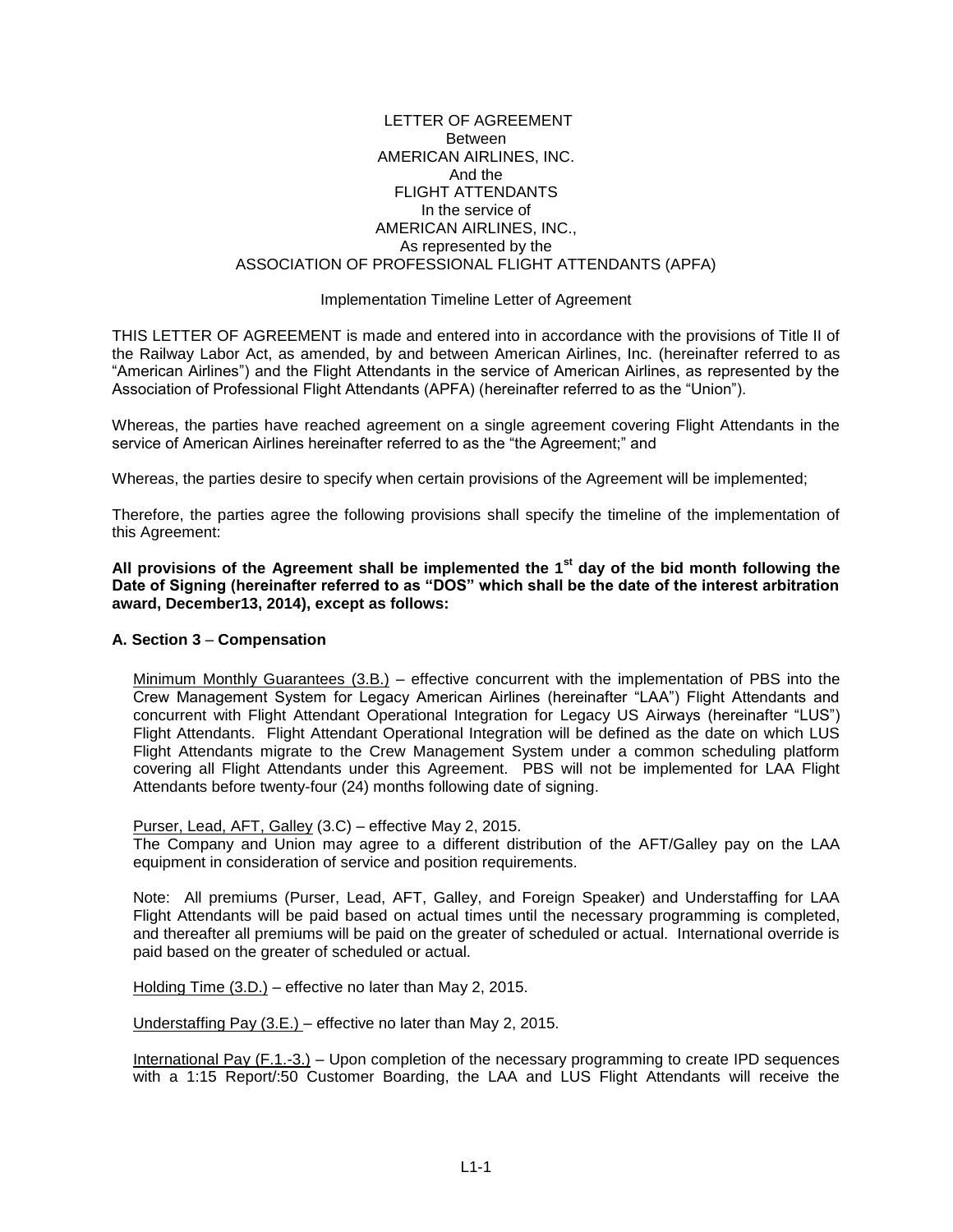International premium for IPD of \$3.75. Other non-IPD International segments will continue to receive the \$3.00 International premium.

Note: (LAA Flight Attendants) Effective May 2, 2015 the International override of \$3.00 will apply to all hours flown or paid removals on International leg(s), including diversions, deadheading and flight pay and credit, prorated to the nearest minute. International override for IPD sequences will be paid for the entire sequence.

For LAA Flight Attendants all Mexico segments will be paid the International override effective May 2, 2015.

Jury Duty (3.G.) – effective concurrent with PBS.

Drug Testing (3.H.) – effective as soon as practicable.

Holiday Pay (3.J.) – effective January 1, 2015. (earned Holiday Pay for January 1<sup>st</sup> will be paid as soon as practicable)

Premiums for Paid Time Off (3.K.) – Prior to PBS implementation, a Flight Attendant shall receive the applicable premiums specified under the terms of her/his respective prior collective bargaining agreement. Following PBS implementation, a Flight Attendant will only receive the premium if the credit hours in her/his primary line or PBS award are inclusive of 100% of any single premium(s).

ATC Hold/Actual "OUT" Time (3.L.) – effective no later than February 2015 bid month.

Diversion Pay (3.M.) – effective no later than February 2015 bid month.

Transition to New Payroll Schedule – LAA Flight Attendants will be given a minimum of ninety days' notice prior to the bid month of the transition.

Monthly Method of Pay (3.N.) – Prior to implementation, LAA and LUS Flight Attendants shall be paid under the terms/procedures of their respective prior collective bargaining agreements.

Pay Discrepancies (3.O.) – Prior to implementation, LAA and LUS Flight Attendants shall be paid under the terms/procedures of their respective prior collective bargaining agreements.

Overpayments (3.P.) – Prior to implementation, LAA and LUS Flight Attendants shall be paid under the terms/procedures of their respective prior collective bargaining agreements.

## **B. Section 4** – **Expenses**

Per Diem (4.A.1.-2):

Note: For LAA Flight Attendants the International per diem will be paid on any NIPD/IPD sequence containing at least one segment of International flying until the programming is completed, and thereafter International override will be paid by segment for NIPD and by sequence for IPD.

Per Diem for In-Base Training (4.A.4.) – effective as soon as practicable.

Per Diem for Standby (4.A.7.) – effective concurrent with the implementation of Reserve processing for LAA Flight Attendants, and concurrent with Flight Attendant Operational Integration for LUS.

Crew Meals (4.C.) – effective with Flight Attendant Operational Integration.

Parking (4.D.) – effective as soon as practicable.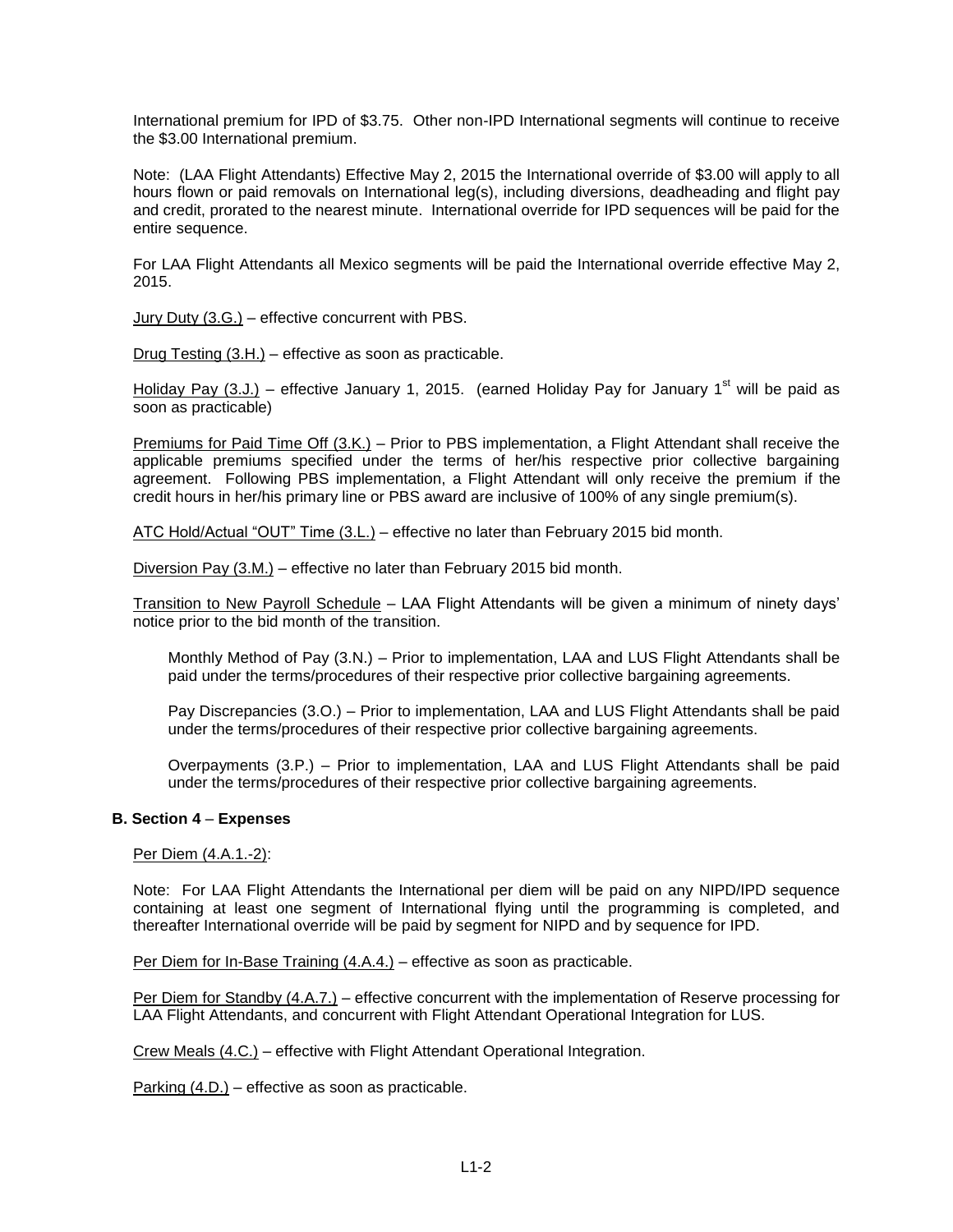## **C. Section 7 – Uniforms**

This Section shall be implemented concurrent with the issuance of the new uniform. Prior to implementation, Flight Attendants will be covered under the terms of their respective prior collective bargaining agreements.

### **D. Section 8** – **Vacation**

Beginning on January 1, 2015 up until PBS implementation PVDs (up to a maximum of six (6) days per calendar year) may be utilized by LAA Flight Attendants at the daily rate of 3:30.

### **2015 Vacation**

All vacation earned in 2014 for use in May 2015-April 2016 (LAA)/ January 2015 – December 2015 (LUS) shall be covered under the terms of the respective prior collective bargaining agreements, as applicable.

### **2016 Vacation**

For vacation earned in 2015 for use in May 2016-April 2017, Flight Attendants shall accrue vacation under the terms of Section 8 of the Agreement. LAA Flight Attendants shall accrue according to the accrual charts specified in the LAA Agreement through April 2015, and the Section 8 chart for May 2015- December 2015 for use in May 2016-April 2017.

LUS Flight Attendants will transition to the May - April vacation fiscal year effective with the 2015 accruals. For the transition year, Flight Attendants will bid their earned vacation (earned in the 2015 calendar year) for the period covering January 2016 through April 2017. LUS Flight Attendants will have a one-time opportunity to carry over vacation awarded in 2015. The carry-over days will be limited to seven (7) days; such days may be canceled for carry-over purposes and must be days that are currently scheduled for use from March 2015- December 2015. The carry-over days will be available for bid in the 2<sup>nd</sup> round of the January 2016 through April 2017 vacation bid process.

An LAA Flight Attendant hired prior to the Date of Signing, who is accruing more vacation days than the amount specified in the JCBA vacation chart, will be "red circled" and will retain the higher number of vacation days until she/he moves to a higher rate on the vacation chart specified in the JCBA. Example: A Flight Attendant with one year of longevity will continue to accrue nine days of vacation until she/he reaches five years of active service at which point she/he shall move to the ten days per year as specified in the vacation section of the JCBA.

Prior to LAA PBS implementation, Flight Attendants shall be covered under the terms of the respective prior collective bargaining agreements. Effective with the LAA PBS implementation, vacation daily rates and all provisions of Section 8 of this Agreement will be in effect. Any vacation provisions specifically tied to ETB will be implemented concurrent with the implementation of such processes.

Vacation Premiums (B.2.) – Prior to PBS implementation, a Flight Attendant shall receive vacation premiums under the terms of her/his respective prior collective bargaining agreements. Following PBS implementation, a Flight Attendant will only receive the premium if the credit hours in her/his primary line or PBS award are inclusive of 100% of any single premium(s).

## **E. Section 9** – **Sick**

Sick Notification (9.B) – effective as soon as practicable.

Sick Accrual (9.C.1.) – effective January 1, 2016.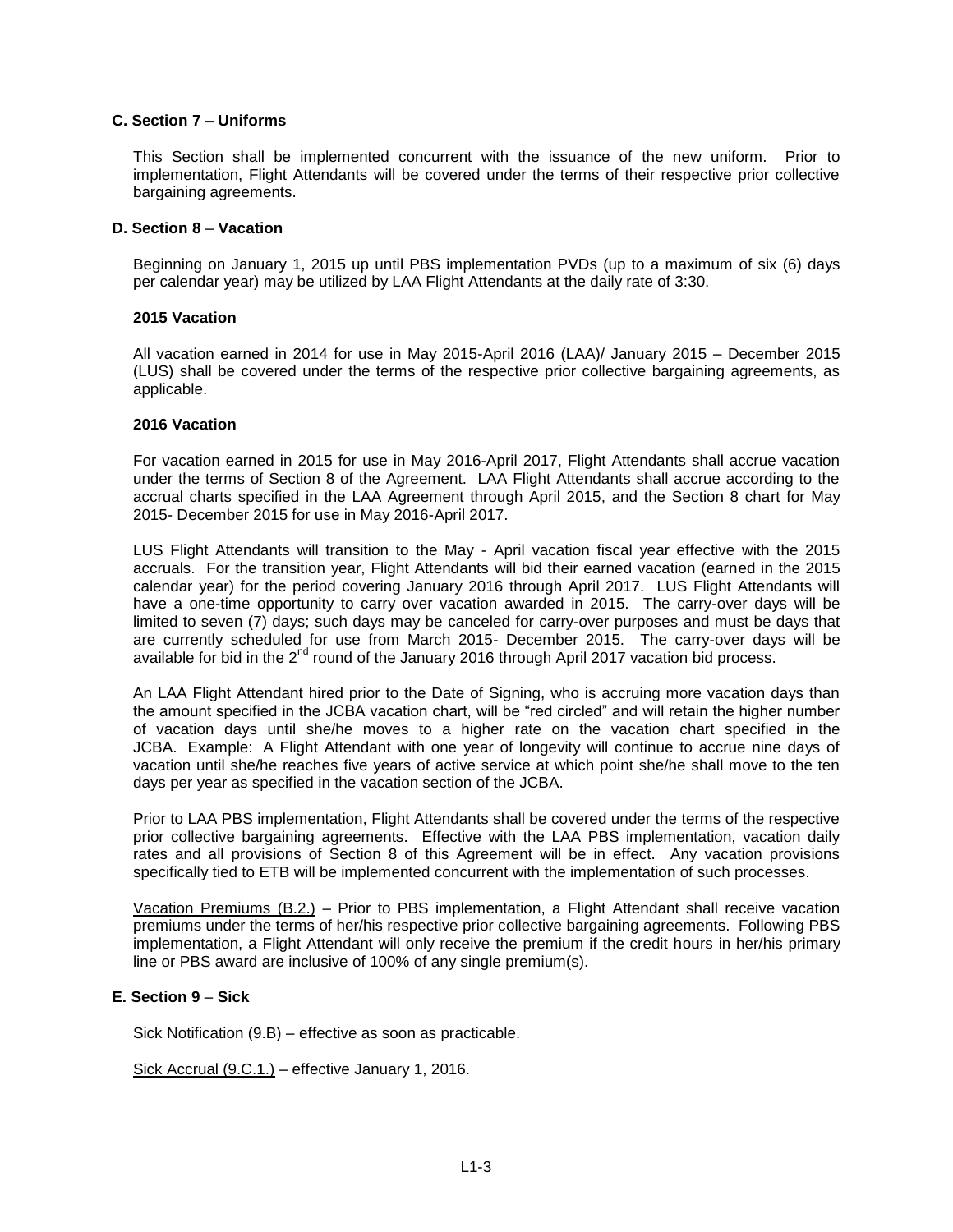Claiming Sick Leave (9.D.) – effective with PBS for LAA Flight Attendants, and for LUS Flight Attendants, concurrent with Operational Integration, except the LAA cap on the number of sick hours will be removed as soon as practicable.

## **F. Section 20 - Seniority - DOS**

## **G. Section 22** – **Filling of Vacancies**

All provisions of this section will be implemented concurrent with Flight Attendant Operational Integration.

All vacancies will be posted in advance of Flight Attendant Operational Integration. System-wide openings will be awarded concurrent with the effective date of the first bid month of Flight Attendant Operational Integration.

# **H. Section 25 – Leaves of Absence/Approved Time Off**

All provisions of this section will be implemented January 1, 2016, except for the following:

Maternity/Paternity (25.G.) – effective on DOS.

Medical Leave Duration (25.E.5.-6.) – effective on DOS.

Unpaid Leaves of Absence Chart (25.N.) – effective DOS (Seniority Accrual and Longevity Accrual).

## **I. Section 26** – **Insurance, Retirement and Other Benefits**

Effective on DOS, except for LUS Flight Attendants who shall continue to receive Medical, Dental, Vision, LTD, Life Insurance and AD&D under the terms of their respective prior collective bargaining agreement for the calendar year 2015.

The DC Plan for LUS Flight Attendants shall be implemented as soon as practicable, and, in no case, effective later than February bid month.

Effective January 1, 2015, Flight Attendants will no longer be allowed to defer payment of their portion of medical/dental/life insurance and optional premiums while on an unpaid leave of absence.

The LAA 420 hour benefit threshold will be eliminated effective January 1, 2015.

**J. Section 27 – Injury on Duty (IOD)** – effective with the February 1, 2015 for Flight Attendants with a disability date on or after February 1, 2015.

## **K. Section 29 – Training**

Training Pay – The effective date is to be no sooner than May 2, 2015.

Bidding and Assignment (29.D), Duty and Rest for Training (29.H) will be implemented concurrent with PBS.

- **L. Section 30 Grievance Procedure**  effective on DOS, except as specified below.
- **M. Section 31 System Board of Adjustment**  effective on DOS.

Note: Any grievance filed prior to DOS will utilize the grievance and system board procedures from the prior applicable collective bargaining agreements and the Agreement on Bargaining and Representation (ABR) between APFA and the Association of Flight Attendants (AFA) AFL-CIO.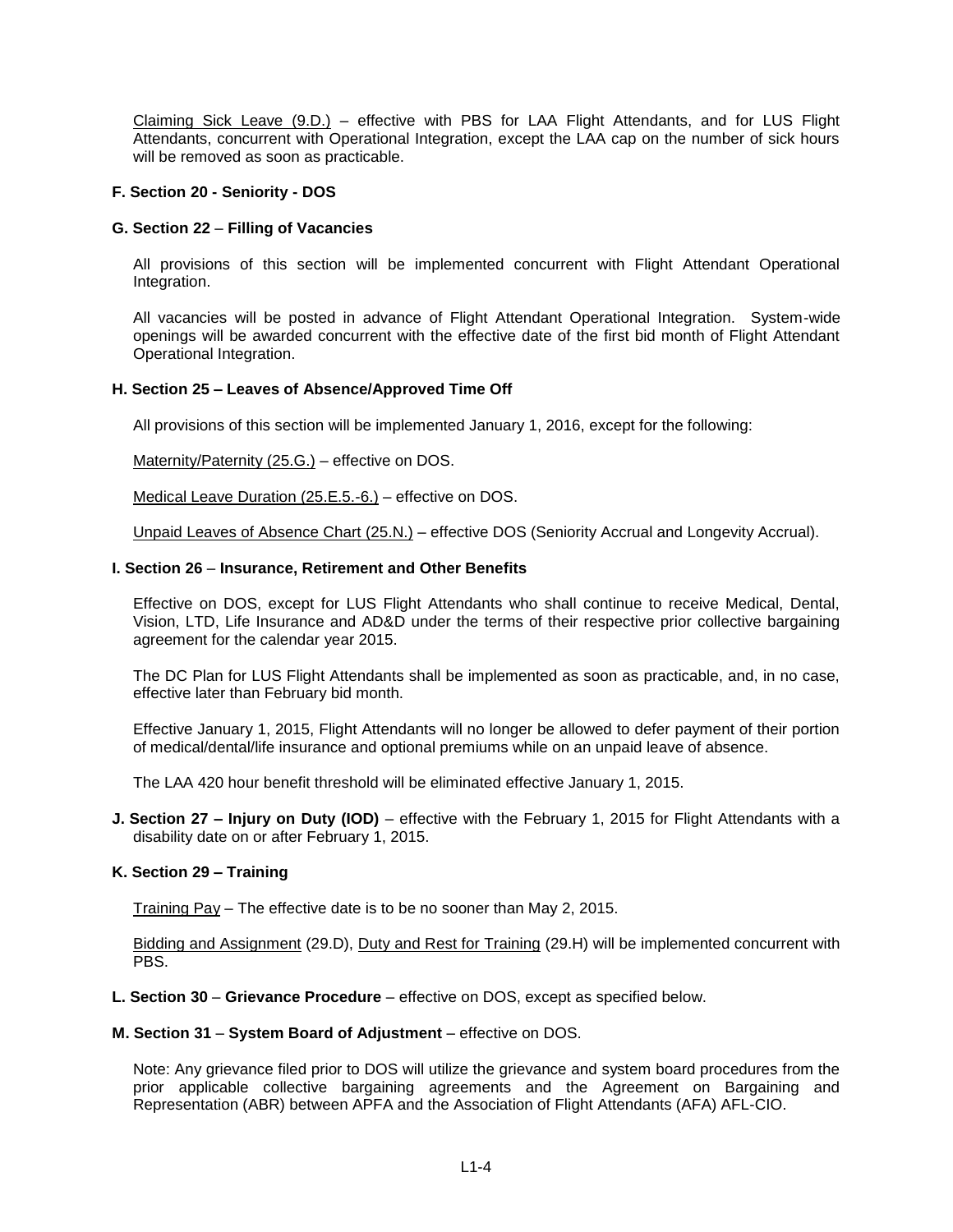### **N. Section 37** – **General**

Cabin Cleaning (37.F.) – LAA and LUS Flight Attendants will operate under the terms of their respective prior collective bargaining agreements until Flight Attendant Operational Integration.

Jumpseat (37.G.) – The results of the vote among the Flight Attendants to determine the boarding priority for the cabin jumpseat(s) shall be reported to the Company no later than July 1, 2015, and the boarding system shall become effective as soon as practicable.

Note: The weight restriction jumpseat provision for the LUS Flight Attendants will be eliminated concurrent with the elimination of the same provision for the LUS Pilots. The effective date is to be determined.

Commuter Policy (37.I.) – effective on January 1, 2015.

In-Flight Rest (37.R.) - effective on January 1, 2015.

**O. Section 38 – Crew Rest -** effective as soon as practicable.

**The provisions of the Sections listed below will be implemented as soon as practicable for the LAA Flight Attendants. At the point in time when PBS, TTS, ETB and the Reserve processing are implemented, the LUS Flight Attendants will be integrated into the Flight Attendant Scheduling System with the LAA Flight Attendants and the following Sections will then apply to both LAA and LUS Flight Attendants. Prior to the implementation of the relevant Sections or provisions, Flight Attendants shall operate under the provisions of their prior collective bargaining agreements.** 

#### **P. Section 10** – **Scheduling**

Note: LAA Flight Attendants will continue to have the ability to drop trips consistent with the current contract, until the implementation of PBS; however, the 420 hour threshold will continue to apply for sick and vacation accrual.

Satellite Bases (10.U.) – implemented at Company's discretion.

#### **Q. Section 11** – **Hours of Service**

Note: Report/on-board requirements will be implemented as soon as practicable.

# **R. Section 12** – **Reserve Duty**

Note: Rotating Reserve (12.A.3.) shall not apply to LUS until Flight Attendant Operational Integration and will not apply to LAA until PBS implementation (current rotating provision will apply).

### **S. Section 13** – **TDY (LAA)**

#### **T. Section 14** – **International Flying**

Note: Flight Attendants qualified in the Purser program at LAA/LUS will remain in the program with implementation of this Section.

### **U. Section 15** – **Language Speaker**

Staffing (A.1.) **- effective DOS, except as provided below. Actual implementation to be determined.**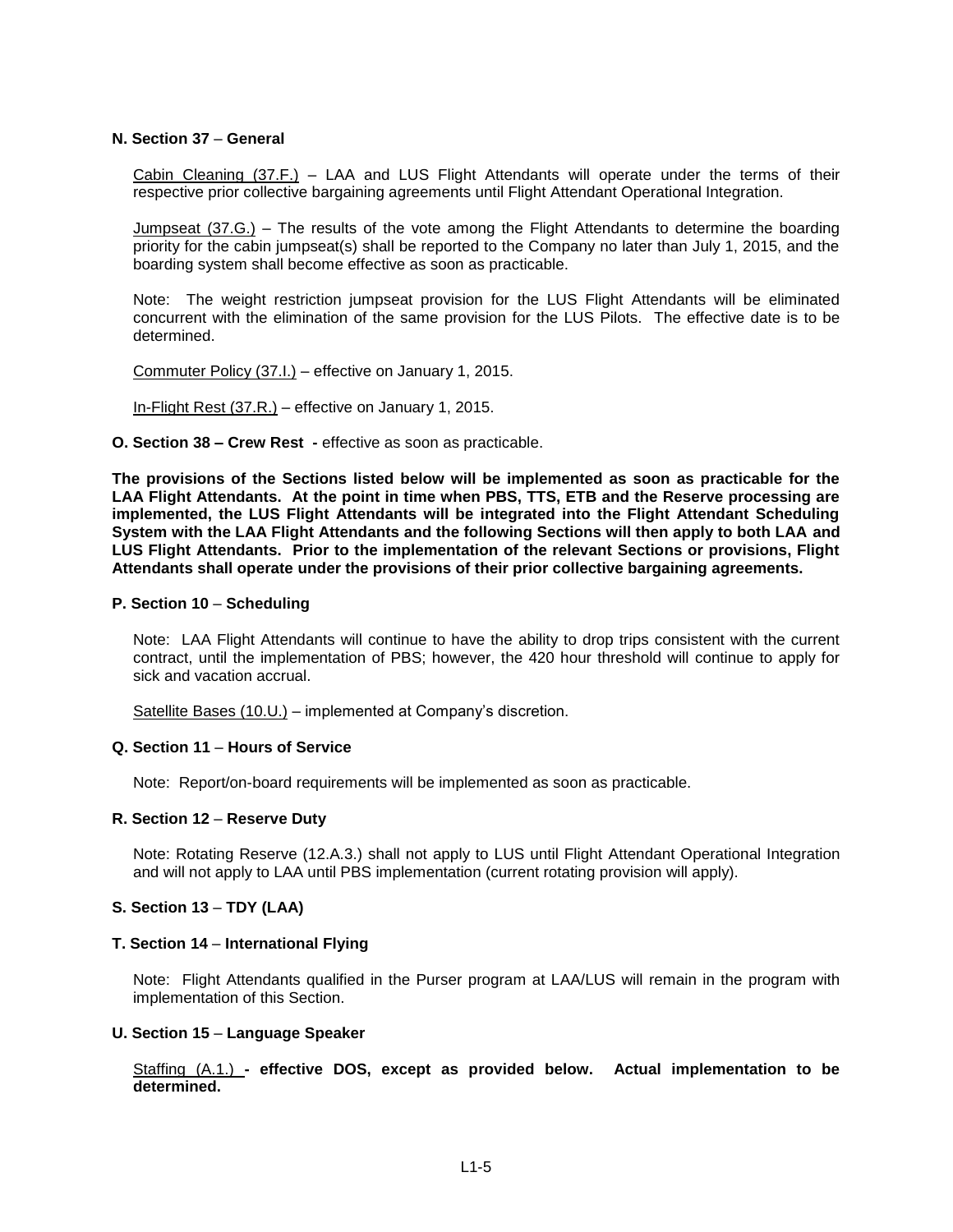- 1. Effective one year from Date of Signing, the Company may add one additional language speaker on wide body aircraft in LUS Crew Bases.
- 2. Effective on the date of Flight Attendant Operational Integration, the Company may add a second additional language speaker on wide body aircraft in former LUS Crew Bases.
- 3. Prior to Flight Attendant Operational Integration, if a language speaker is included as part of the crew complement on LUS narrowbody aircraft, the Company agrees to include at least one segment requiring the language speaker in each duty period of the sequence.

Note: Flight Attendants currently qualified in the LUS LOD/O program will be permitted to maintain their qualifications concurrent with the implementation of this section.

## **V. Section 16 – Deadheading**

The commuter valet checked bag provision for the LUS Flight Attendants will be eliminated concurrent with the elimination of the same provision for the LUS Pilots. The effective date is to be determined.

## **W. Section 17** – **Co-Terminals**

**X. Section 18** – **Charters**

# **Y. Section 19** – **CRAF**

## **The following provisions will be implemented according to the following schedule:**

Red Flag Pay (150%) (10.H.) - (LUS) effective DOS.

30% Four (4) Day Pairing Limitation (11.K.6.) – (LAA) effective DOS.

Voluntary Duty Day Waiver (Domestic (11.O.1.) and International (14.D.1) – (LAA) effective DOS.

Location Delay Incentive – (14.M.7.) (LAA) effective DOS.

## **The following provisions will be implemented as soon as practicable:**

Last Live Leg (10.P.) (LAA)

## 1 for 2 Duty Day Pay (11.D.5.) (LUS)

Voluntary Waivers of Hours of Service limitations (e.g., voluntary rest minimums, double-up, etc.) to allow additional sequence pick-up for LAA Flight Attendants

Remove the domestic/NIPD purser designation

## **The JSIC may identify additional provisions for priority implementation. The Joint Scheduling Implementation Committee (JSIC) shall oversee the implementation of the following items and will assist with prioritizing the provisions of each section below:**

Pay protections for LAA flight attendants, illegal thru no fault, last sequence/series of the month, crew sub and rescheduling

Implementation of new Reserve Section

ETB and Trip Trade System (TTS)